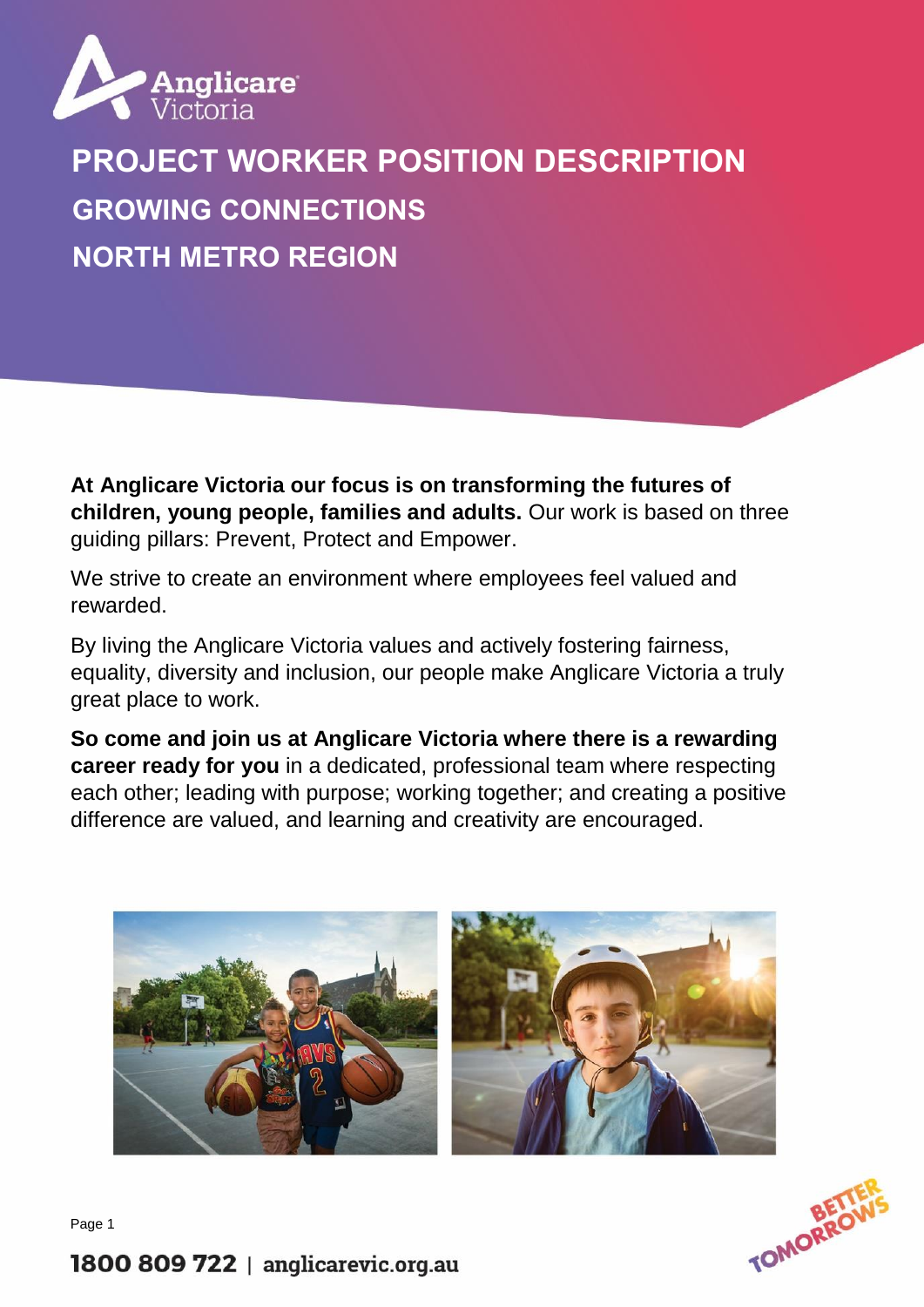

 $\blacksquare$ 

# **Position details**

÷

| <b>Position</b>                         | <b>Growing Connections Project Worker</b>                                                                                                                                                 |
|-----------------------------------------|-------------------------------------------------------------------------------------------------------------------------------------------------------------------------------------------|
| Program                                 | <b>Growing Connections</b>                                                                                                                                                                |
| <b>Classification</b>                   | SCHADS Award Level 6 (Social Worker Class 3)<br>(Classification will be dependent on qualification and years of experience<br>within the relevant field consistent with the SCHADS Award) |
| <b>Hours</b>                            | Part Time                                                                                                                                                                                 |
| <b>Hours per week</b>                   | 30.4                                                                                                                                                                                      |
| <b>Duration</b>                         | <b>Fixed Term</b><br><b>Parental Leave Position</b>                                                                                                                                       |
| <b>Fixed term end</b><br>date           | 31.3.2022                                                                                                                                                                                 |
| <b>Location</b>                         | 32 Railway Crescent Broadmeadows                                                                                                                                                          |
| <b>Reporting</b><br><b>Relationship</b> | This position reports directly to the Team Leader                                                                                                                                         |
| <b>Effective date</b>                   | March 2022                                                                                                                                                                                |



 $\overline{1}$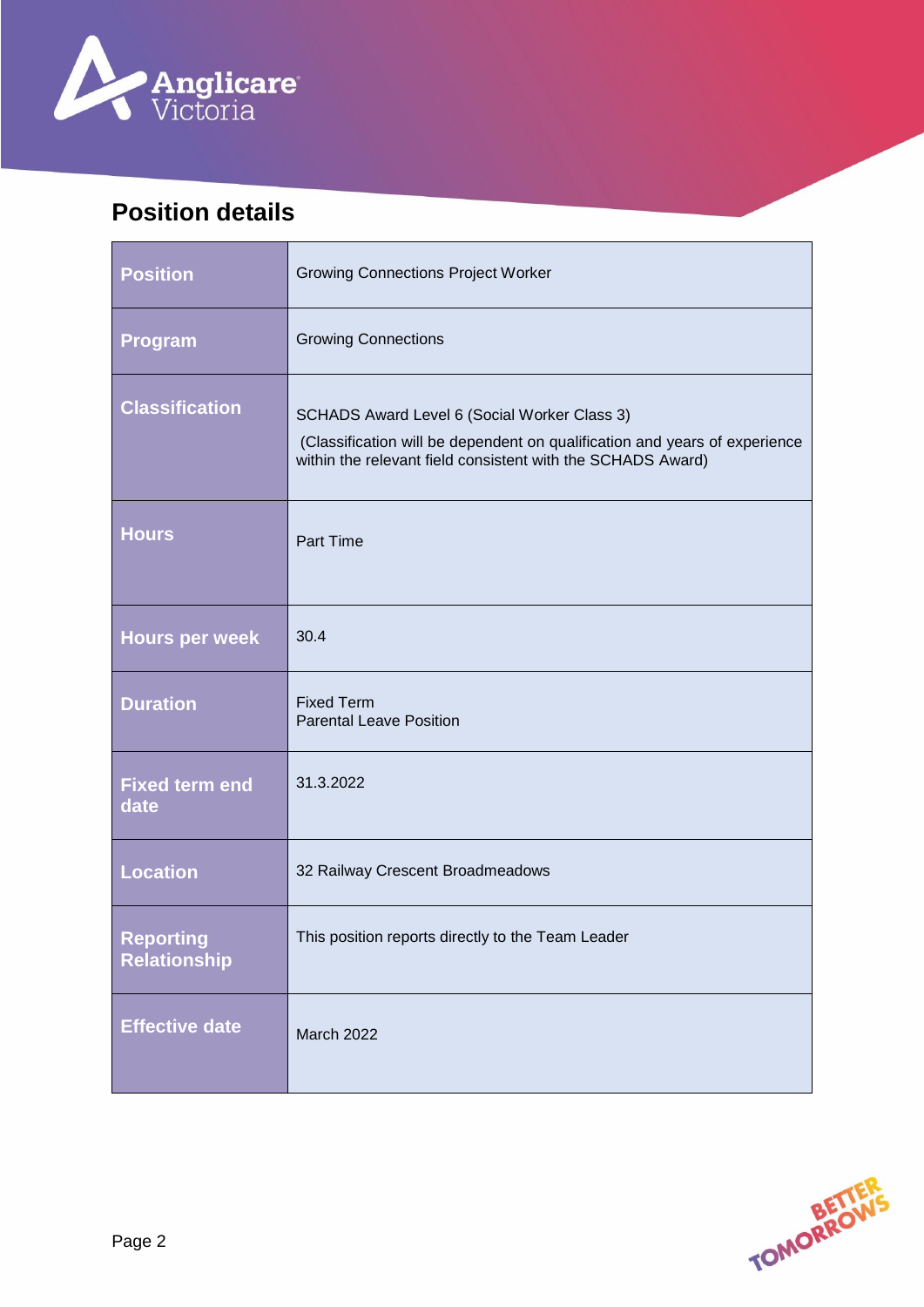

### **Overview of program**

Anglicare Victoria *Hume Moreland Family and Community Services* incorporates a suite of services including Growing Connections, Integrated Family Services, Women's & Children's family violence counselling, Functional Family Therapy, Young Parents Project, Parentzone & the Broadmeadows Women's House.

Growing Connections is a Communities for Children funded project in the Hume LGA. It has been funded since 2015 and has another 4 years funding until June 2026.

The Growing Connections Project includes four main components:

1. The Growing Connections 8 week group for mothers and primary school aged children who have experienced Family Violence

- 2. Art & Soul groupwork taster events
- 3. The Growing Connections Train the Trainer manual
- 4. The Hume Moreland Working with Father's Network.

This a parental leave position until March 2023

#### **Position Objectives**

| 1 <sub>r</sub> | To coordinate, deliver, evaluate and report on the key outputs and<br>milestones for the Growing Connections Project.                                                                                                                                                                                                   |
|----------------|-------------------------------------------------------------------------------------------------------------------------------------------------------------------------------------------------------------------------------------------------------------------------------------------------------------------------|
| 2.             | To work in partnership with internal programs and external key agencies in<br>Hume to develop, deliver and evaluate the Growing Connections Group, and<br>Art and Soul taster sessions to assist mothers and their children to regain a<br>sense of safety, and to recover and heal from the trauma of family violence. |
| 3.             | To explore and develop collaborative relationships with service providers in<br>Hume that work with fathers, in particular through the ongoing management<br>of the Working with Fathers Network                                                                                                                        |

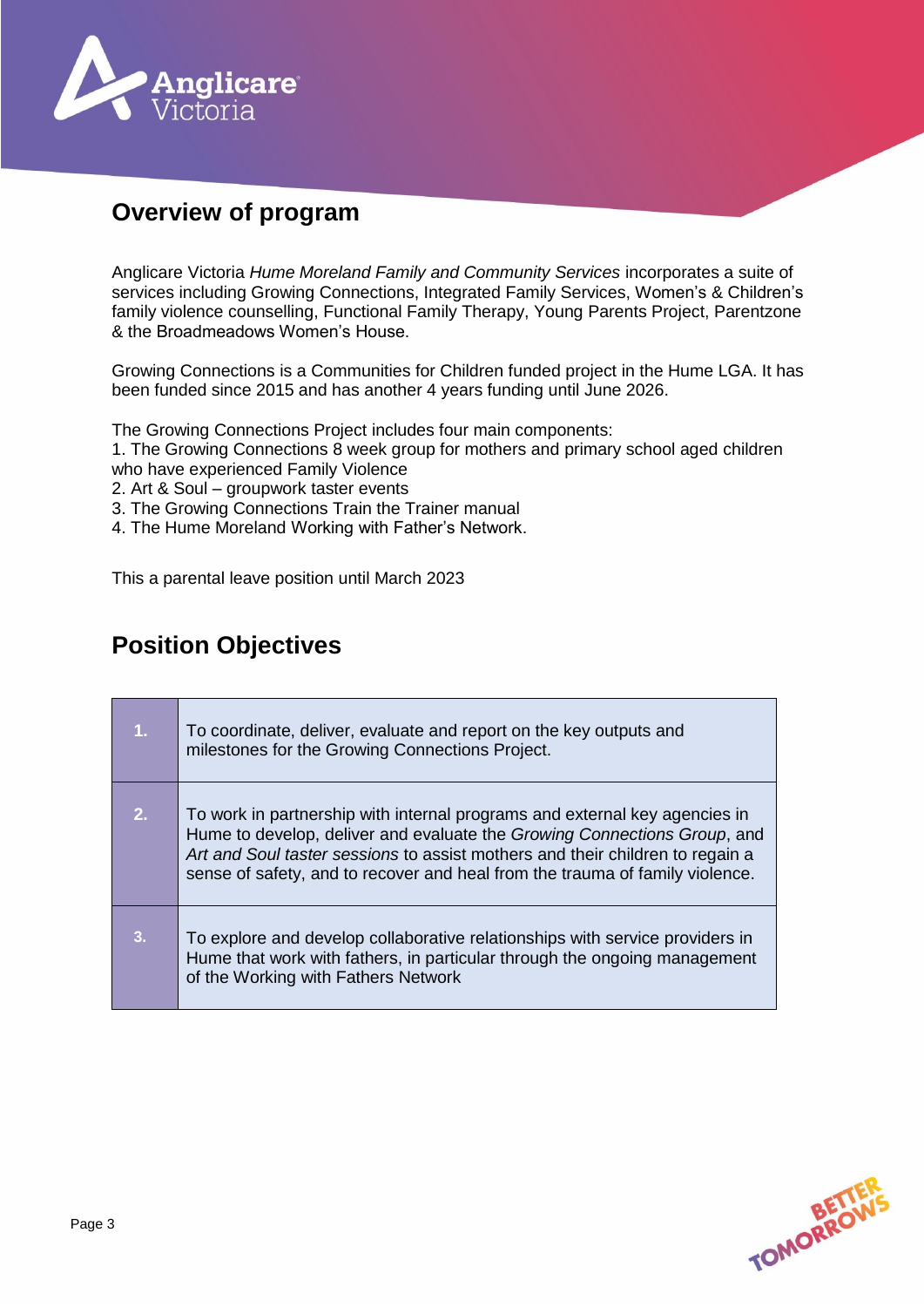

# **Key responsibilities**

The key responsibilities are as follows but are not limited to:

| 1. | In conjunction with the Team Leader, co-ordinate the Growing Connections<br>Project                                                                                                                                                                                                                                       |
|----|---------------------------------------------------------------------------------------------------------------------------------------------------------------------------------------------------------------------------------------------------------------------------------------------------------------------------|
| 2. | In consultation with relevant networks and stakeholders, develop, coordinate,<br>deliver and evaluate the Family Violence group 'Growing Connections' by<br>targeting mothers and their children 6-12 years who have experienced family<br>violence, and provide 3 x 8 week groups per financial year.                    |
| 3. | In consultation with relevant networks and stakeholders develop, deliver,<br>coordinate and evaluate the Art and Soul days for parents and children in<br>Hume, and provide 3 or more one-off activity days per financial year.                                                                                           |
| 4. | Continue to develop the train-the-trainer model to build capacity and<br>sustainability of the Growing Connections group, including Art and Soul days                                                                                                                                                                     |
| 5. | Continue to coordinate the Hume Moreland Working with Father's Network -<br>including organising the quarterly meetings, working with the committee and<br>developing collaborative relationships with community service providers in<br>Hume & Moreland working with fathers                                             |
| 6. | Meet the agreed contractual obligations of the Communities for Children<br>funding and services agreement with Anglicare Victoria in conjunction with<br>the Team Leader. This includes monitoring and meeting agreed performance<br>targets, data collection, service reporting and developing regular forward<br>plans. |

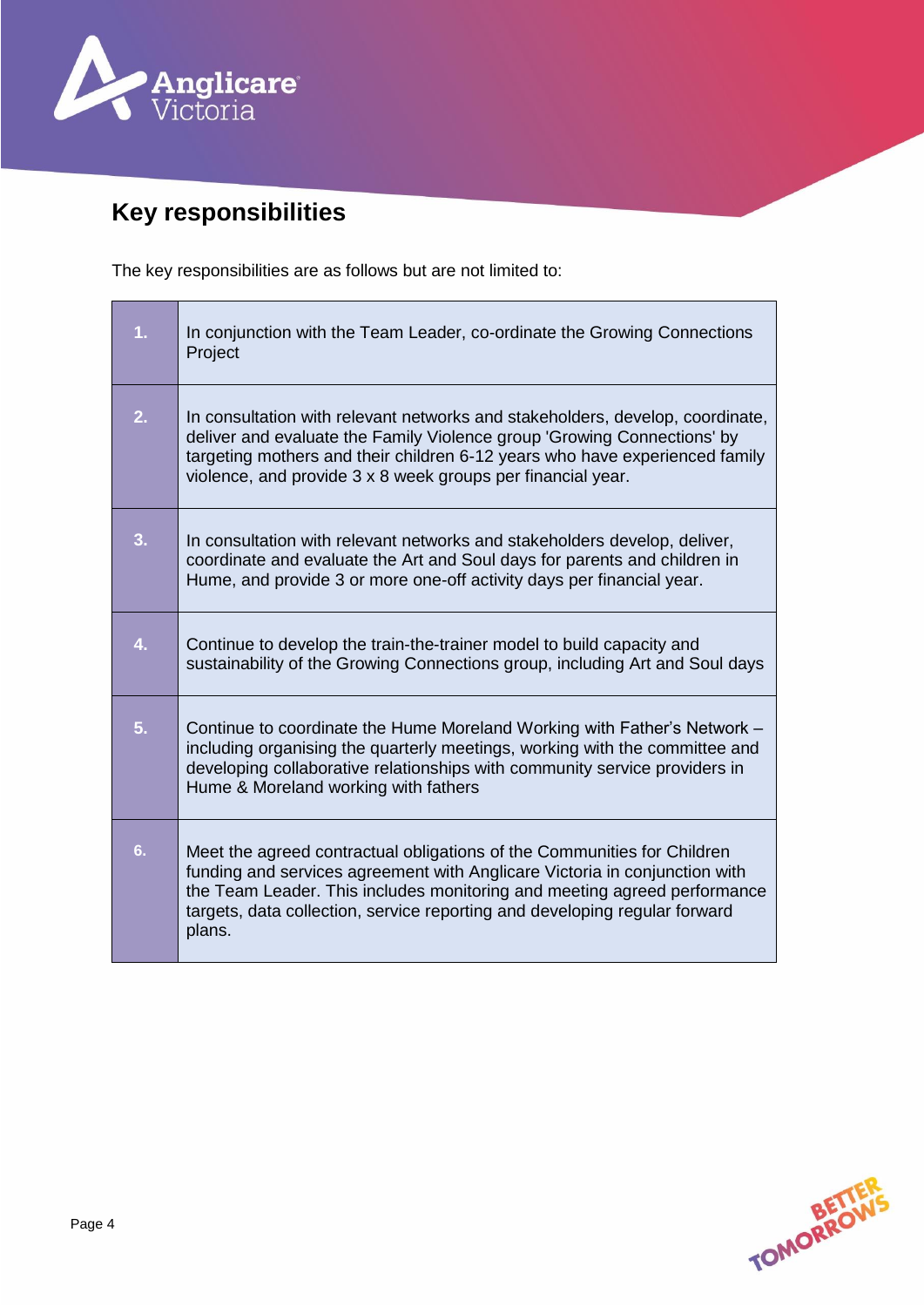

# **Key Selection Criteria**

The Key Selection Criteria are based on role specific requirements.

#### **a) Role specific requirements**

Applicants are required to provide a written response to the role specific requirements. The five criteria are to be addressed individually (no more than 2 pages in total).

|                      | 1. A relevant tertiary qualification in Social Work, Psychology,<br>Adult Learning, Community Development or equivalent /or less<br>formal qualifications with specialised skills sufficient to perform<br>at this level, with a minimum two years' work experience. |
|----------------------|----------------------------------------------------------------------------------------------------------------------------------------------------------------------------------------------------------------------------------------------------------------------|
| <b>Role Specific</b> | 2. Significant demonstrated experience and training in group-<br>work facilitation                                                                                                                                                                                   |
|                      | $3_{-}$<br>Demonstrated experience in project coordination                                                                                                                                                                                                           |
|                      | 4. Thorough understanding of family violence, and its impact on<br>children and families                                                                                                                                                                             |
|                      | 5. Excellent liaison and networking skills, and ability to work<br>collaboratively with a diverse range of stakeholders.                                                                                                                                             |

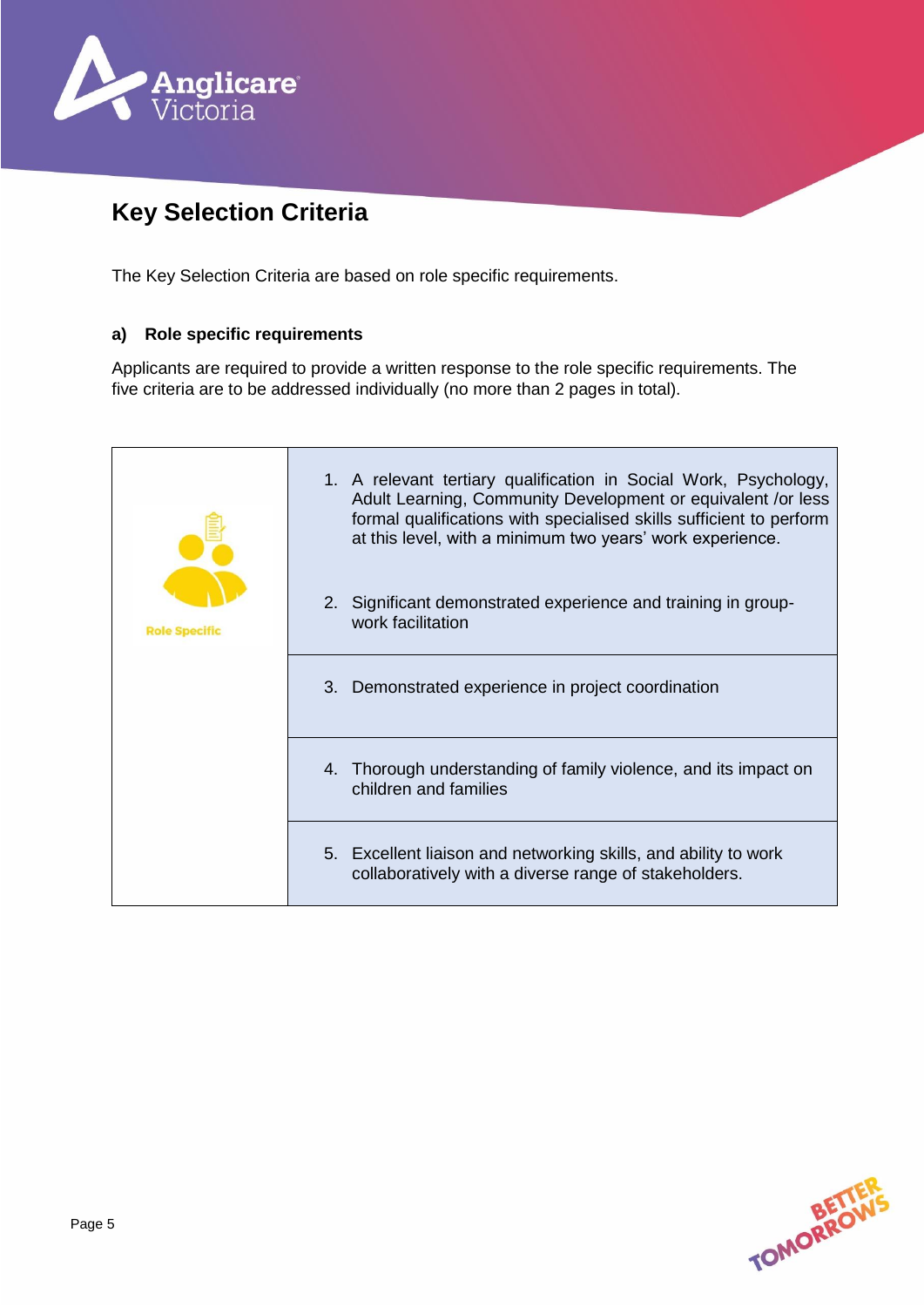

# **Child Safety**

AV is committed to protecting children and young people from all forms of harm and abuse. As an employee you are required to report any concerns raised by, or on behalf of, children and young people in accordance with mandatory reporting, reportable conduct and incident management procedures. Everyone at AV has a role to play in keeping children and young people safe.

## **Occupational health & safety (OHS)**

Anglicare Victoria is committed to ensuring the health and safety of its employees and any other individuals present in our workplaces.

In achieving and maintaining workplace health and safety, Anglicare Victoria will apply best practice in OHS in accordance with statutory obligations at all times.

All Anglicare Victoria employees, contractors and volunteers are required to:

- take reasonable care for their own health and safety and for that of others in the workplace by working in accordance with legislative requirements and the company's OHS policies and procedures
- take reasonable care their actions or omissions do not adversely affect the health and safety of themselves and others
- cooperate with any reasonable directions, policies and procedures relating to health and safety in the workplace
- report all injuries, illness or 'near misses' to their Supervisor or Manager
- participate in relevant health and safety training based on roles and responsibilities
- as required, participate in the development and implementation of specific OHS hazard and risk management strategies.

In addition to the above, positions with supervision or management responsibility are required to ensure a safe and healthy work environment for all employees, clients, contractors and visitors. This can be achieved by ensuring all people are aware of and have access to OHS policies, procedures, training and reporting systems

### **Cultural Safety in the Workplace**

Anglicare Victoria recognises the important and unique contribution Aboriginal and Torres Strait Islander employees make by bringing their unique skills, knowledge and experience to the workplace. They also contribute important insight into how Anglicare Victoria can provide for and engage with Indigenous clients and communities more effectively.

Our Reconciliation Action Plan (RAP) and Workforce Strategy outlines Anglicare Victoria's commitment to leading and facilitating sustainable employment, training, retention and career development opportunities for Aboriginal and Torres Strait Islanders people.